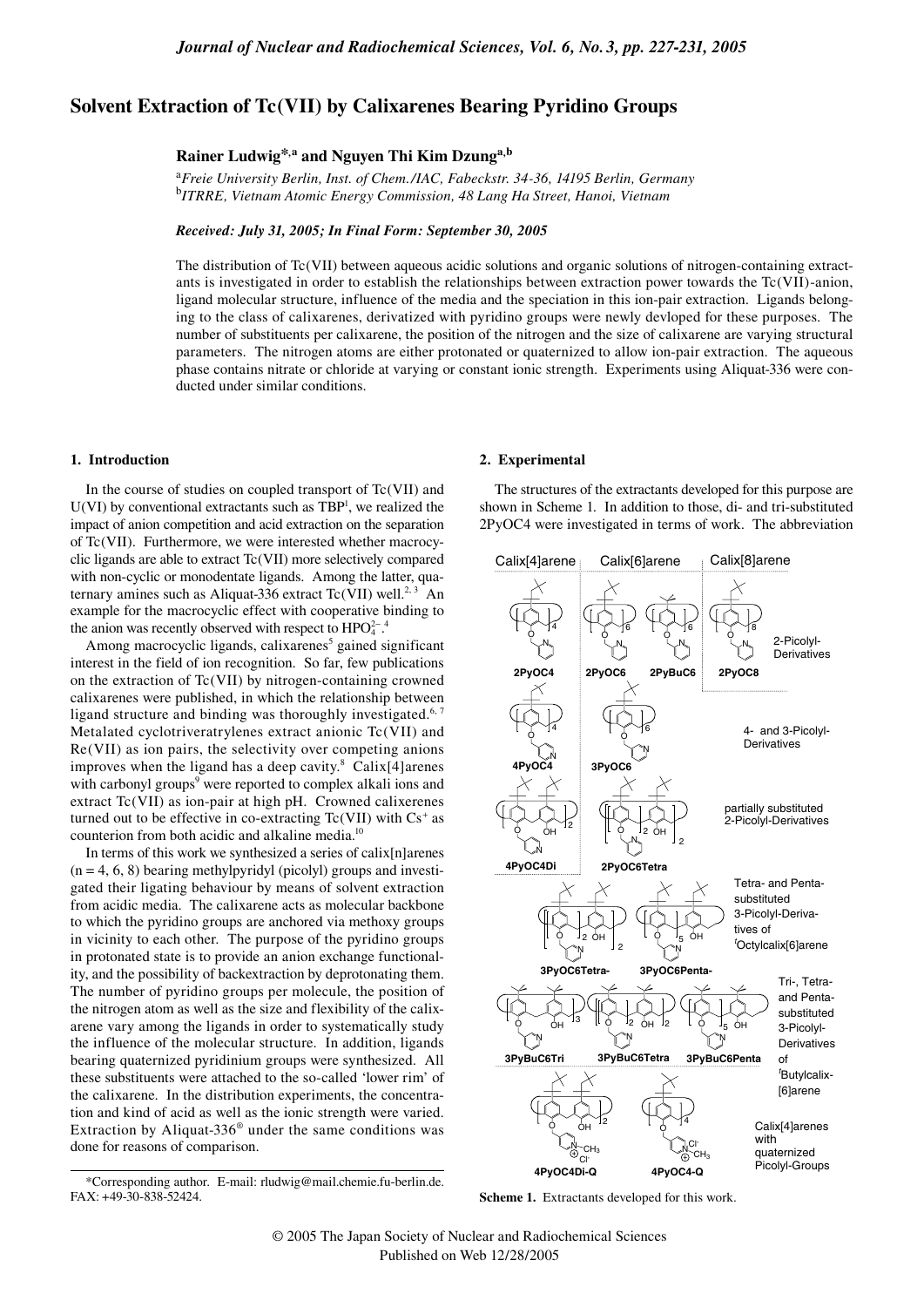2PyOC4 for example means *<sup>t</sup>* octyl calix[4]arene functionalized with four 2-pyridyl methoxy groups. The compounds 2PyOC4, 4PyOC4<sup>11</sup> and 2PyBuC6<sup>12</sup> was reported previously. The synthesis of the other ligands involves treatment of the corresponding parent calix[n]arene ( $n = 4, 6, 8$ ) with a base, followed by reaction with picolylchlorides and work-up by crystallization or column chromatography, similar to References 13 and 14. Quaternization was done by reaction with methyliodide. The compounds were identified by <sup>1</sup>H/<sup>13</sup>C-NMR, elemental analysis, MS and thin-layer chromatography. Their analytical data and the synthesis details will be reported elsewhere.

Solvent extraction was carried out batchwise in sealed PEvials at  $295 \pm 2$  K and equal phase volumes of 3 mL. Magnetic stirring was carried out overnight. It has not been tested which time period is sufficient to reach equilibrium. In previous anion extraction<sup>15</sup> it was two minutes, while in  $Ag(I)$  extraction a slow kinetics was observed.<sup>11</sup> The organic phase contained 0.002 M calixarene or 0.008 M Aliquat-336 in chloroform. The aqueous phase contained  $0.00005 \text{ M}$ <sup>99</sup>Tc(TcO<sub>4</sub><sup>-</sup>) (3 kBq) and either nitrate or chloride:  $HNO<sub>3</sub>$  (0.003 to 4 M) or a mixture of  $HNO<sub>3</sub>$  and  $N(Me)<sub>4</sub>NO<sub>3</sub>$  (3 M  $NO<sub>3</sub><sup>-</sup>$ ); or HCl (0 to 5 M). For weakly acidic solutions, the pH at equilibrium was measured with a glass electrode. One mL of the aqueous phase was subjected to liquid scintillation β-counting. The activity in the organic phase was calculated from the difference to the initial one.

### **3. Results and Discussion**

**Effect of substituent number.** Figure 1a shows the distribution coefficients ( $D = c_{org}/c_{aq}$ ) for Tc(VII) in the extraction by calix[4]arenes bearing 2, 3, or 4 pyridino (py) substituents at the lower rim. In this series, the nitrogen atom is located ortho to the anchor group (2PyOC4), thus being located 'inside' the cavity. The extractability decreases when the nitric acid concentration increases, an effect which is discussed later.

There is a significant increase in log*D* when the number of py-groups changes from two to three. Introducing a fourth pygroup contributes little to the extractability. It is concluded that three nitrogen atoms are mainly involved in binding to  $TcO<sub>4</sub>$ <sup>-</sup> by means of ion-ion, cation-dipole and hydrogen bond interactions. The calix[4]arene backbone may be too rigid to allow the fourth nitrogen atom to rearrange into a position suitable for interaction.

Calix[6]arenes are characterized by a higher molecular flexibility and the possibility to introduce up to 6 functional groups. In Figure 1b, data for the 2PyOC6 are shown. In both Figures 1b and 1a, the nitrogen is located at ortho position. Results for nitrogen in 3-position (3PyBuC6 and 3PyOC6) are given in Figures 1c and 1d, respectively. However, the anchoring of 3, 4, or 6 py-groups does not significantly improve the extraction of Tc(VII) as compared with calix[4]arenes as seen in Figures 1b to 1d. The extraction improves only slightly when more pygroups are contained within the molecule. The reasons may be (i) that the short methoxy spacers do not allow re-orientation of the py-groups according to an 'induced fit' mechanism, and (ii) entropy loss of the ligand during complexation. Data for the hexa-substituted *<sup>t</sup>* butylcalix[6]arene are not included, because the ligand precipitates upon complete protonation. *t t* Octyl groups render the ligands sufficiently hydrophobic even in the protonated state and this was the reason why for this study the majority are *<sup>t</sup>* octylcalixarenes.

**Position of the nitrogen atom in the substituents.** Figure 2 shows results for calix[4]arenes where the nitrogen atom in the py-groups is located at the 4-position (4PyOC6), 'outside' the cavity. As in Figure 1a, the values for log*D* are higher for the tetra-substituted ligand. Changing the acid concentration in the aqueous phase over a wider range shows two regions for the distribution coefficient: an increase at the weakly acidic



**Figures 1.** Effect of substituent number per calixarene on the distribution coefficient of Tc(VII): 2-Py groups on calix[n]arenes (1a:  $n =$ 4, 1b:  $n = 6$ ); 3-Py groups on 'butyl- (1c) and 'octylcalix[6]arene (1d). Aq. Phase:  ${}^{99}$ Tc(TcO<sub>4</sub><sup>-</sup>) 0.05 mM (3 kBq/mL) in HNO<sub>3</sub> (0.1 or 0.9 M); Org. Phase: 2 mM extractant in CHCl<sub>3</sub>. Tetra- (1a) and Hexa-substituted (1b, 1d) correspond to 2PyOC4, 2PyOC6 and 3PyOC6 respectively in Scheme 1.



**Figure 2.** Effect of nitric acid concentration on Tc(VII) extraction by di- and tetra-substituted calix[4]arene. Aq. Phase:  $^{99}$ Tc(TcO<sub>4</sub><sup>-</sup>) 0.05  $mM$  (3 kBq/mL) in HNO<sub>3</sub> (varying concentration); Org. Phase: 2 mM extractant in CHCl<sub>3</sub>.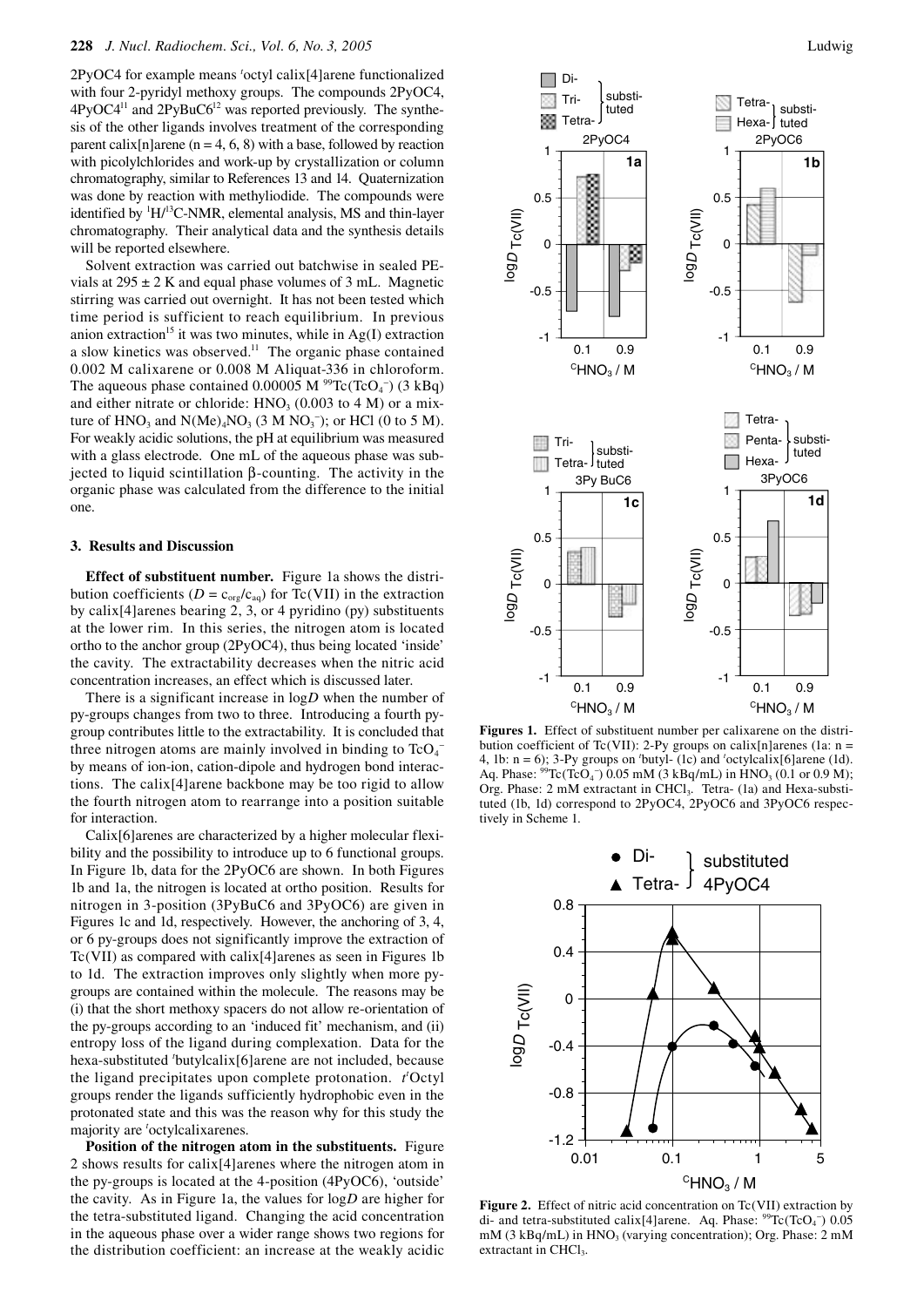region results from the protonation of the nitrogen atoms. Although the protonation constants were not yet measured, we assume that protonation occurs stepwise due to cooperativity, as does deprotonation in carboxylic acid derivatives.<sup>16, 17</sup> The distribution coefficient decreases at higher acidity nearly linearly on a half-logarithmic scale.

In Figures 3a and 3b the position of the nitrogen atom, either ortho or para with respect to the anchor group (2PyOC4 and 4PyOC4, respectively) is compared for partially (3a) and fully substituted (3b) calix[4]arenes. We observe significant differences: In the di-substituted ligands, the protonation of the nitrogen dominates up to  $0.3$  M HNO<sub>3</sub> and causes an increase in log*D*. In tetra-substituted calixarene, the 2PyOC4 starts with high log*D*-values, while 4PyOC4 first passes the protonation stage before it can extract Tc(VII). We interpret this difference in terms of a cooperative effect in 2PyOC4, which promotes protonation even at low acidity. On the other hand, 4PyOC4 offers the advantageous possibility of Tc-backextraction with diluted acid.

Figure 4 compares ortho- and meta-position of the nitrogen (2PyOC6 and 3PyOC6, respectively). As for the calix[4]arenes on the previous picture, in these calix[6]arenes the nitrogen in 2-position (ortho) appears to be protonated all over the investigated range. The 3Py-derivative (meta position) lies in-between the ortho- and para ones, showing a region where it is not yet fully protonated  $(< 0.1$  M HNO<sub>3</sub>). We therefore conclude that



**Figures 3.** Influence of the position of nitrogen in the pyridino substituent on the extraction of Tc(VII). Left (3a): Disubstituted ligands; right (3b): fully substituted ligands. Aq. and org. phase composition as in Figure 2.



**Figure 4.** Effect of nitric acid concentration on the extraction of Tc(VII) at different positions of nitrogen in the substituent. Aq. and org. phase composition as in Figure 2.

in these fully-substituted macrocycles, the protonation constants follow the order  $2Py > 3Py > 4Py$ , with possible stabilization due to intramolecular hydrogen bonding.

**Calixarene size.**Next, we compared the fully-substituted calix[n]arenes with  $n = 4, 6$ , or 8 in order to find an optimum extraction performance. In this series, 4, 6, or 8 pyridino groups respectively are attached to one molecular backbone with their nitrogen atoms in ortho position. The results are shown in Figure 5. Surprisingly, the ligands show a very similar behaviour, with the exception of the calix[8]arene at lower acidity. The latter is ascribed to the high molecular flexibility of this large macrocycle, which may hinder the intramolecular stabilization of the protonated form. However, above 0.1 M HNO<sub>3</sub> the differences between the three ligands level off and the values of log*D* decrease with the acid concentration linearly on a half-logarithmic scale. The question arises why does a compound with 4 ligating groups performs similar to its homologues containing 6 or 8 of these groups? We conclude that not all of the available nitrogen atoms in the larger calixarenes contribute to the anion binding. In other words, these ligand appear to represent not yet the optimum molecular structure to match the anion coordination sphere.

**Acid competition.** In the previous Figures the distribution coefficient decreased at higher acidity. In order to answer the question if this caused by the competitive extraction of nitrate or by the protonation of pertechnetate, we varied the composition of the aqueous phase. Figure 6 depicts the results. At constant



**Figure 5.** Comparison of calixarenes with different size. Aq. and org. phase as in Figure 2.



**Figure 6.** Effect of nitrate concentration on the extraction of Tc(VII) by 2PyOC6. Aq. Phase:  $^{99}$ Tc(TcO<sub>4</sub><sup>-</sup>) 0.05 mM (3 kBq/mL) in HNO<sub>3</sub> (0.03 to 4 M,  $\bullet$ ), or in [N(Me)<sub>4</sub>NO<sub>3</sub> + HNO<sub>3</sub>] (3 M nitrate,  $\nabla$ ); Org. Phase: 2 mM extractant in CHCl<sub>3</sub>.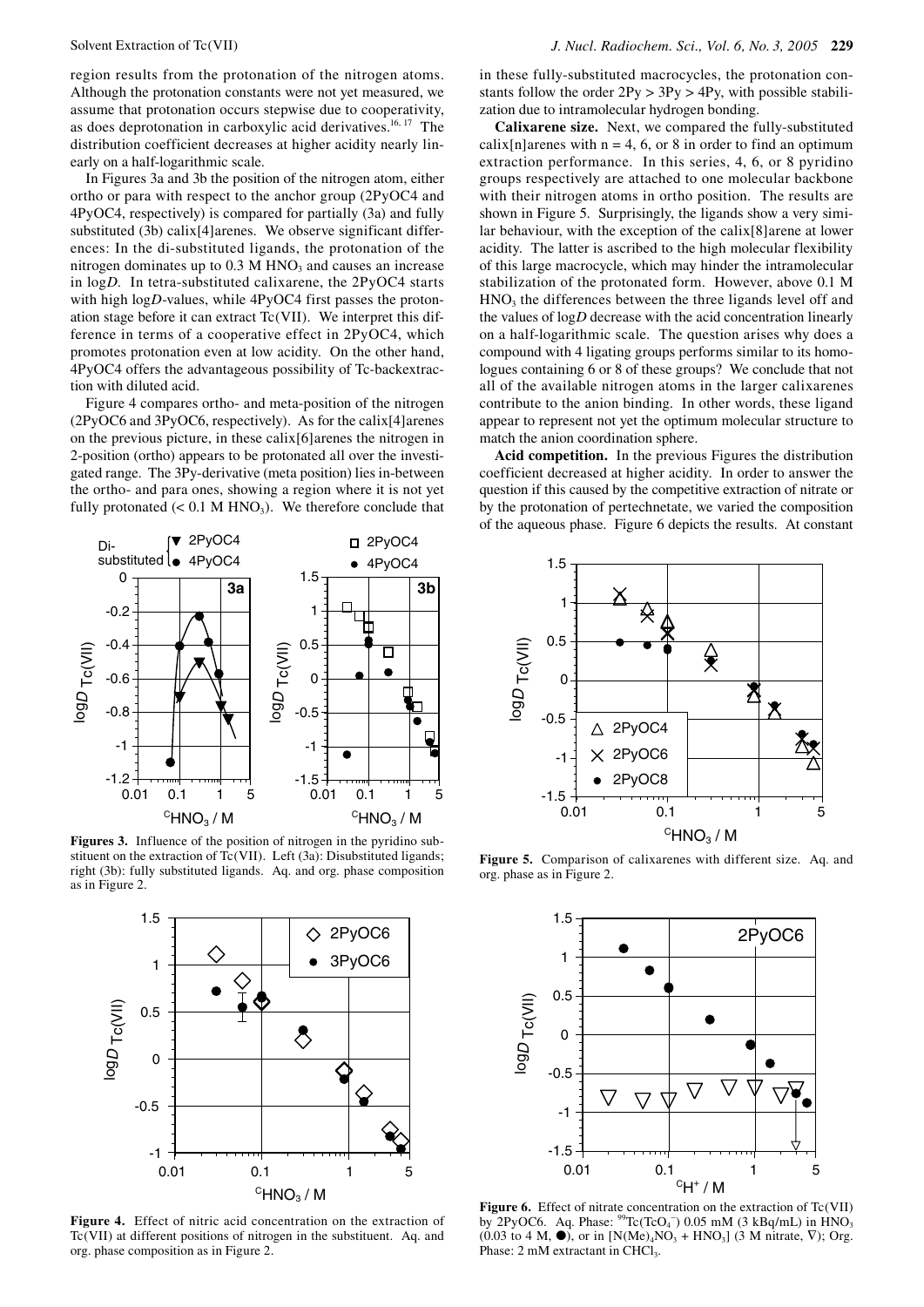

**Figure 7.** Comparison of the extraction by Aliquat-336 at varying and constant nitrate concentration. Aq. Phase as in Figure 6, Org. Phase: 8 mM extractant in CHCl<sub>3</sub>.

nitrate concentration ( $c = 3$  M),  $logD$  of Tc(VII) remains constant within the error limits over a wide range of acid concentration. It shows that nitrate is extracted as competing anion. At the nitrate/pertechnetate concentration ratio of 60.000 in this series, 16% Tc are extracted. At a concentration ratio of 500, 90% Tc is extracted. The selectivity is reasonable, but should be further improved in subsequent research works. The results also show that the protonation of  $TcO_4^-$  is of minor importance for amine-type extractants, in difference to solvating extactants such as TBP.

Similar experimental conditions were applied using Aliquat as extractant, because literature data for this extractant were reported only for varying ionic strength. As seen in Figure 7, the behaviour is very similar to that of calixarenes and shows that nitrate ions compete with pertechnetate ions. As the concentration of extractant in these series was four times higher than for calixarenes, the values of log*D* cannot be compared directly. However, by extrapolating literature data<sup>2</sup> one can estimate that *D* is about 3 times higher for fully-substituted calixarenes at given acid and ligand concentration. We therefore conclude macrocyclic effect in the extraction of pertechnetate by pyridino-substituted calixarenes. In comparison, the tertiary amine tri-n-dodecylamine (0.008 M) in its protonated state extracts only 10% Tc(VII) from 1 M HNO<sub>3</sub>, significantly less than pyridino- and quaternary amino-type ligands.

Does the extraction of  $TcO<sub>4</sub><sup>-</sup>$  improve when smaller, less polarizable anions are present instead of nitrate? In order to answer this question, we subjected Tc(VII) to extraction from hydrochloric media by ortho-substituted calixarenes 2PyOC4 and 2PyOC6. Figure 8 shows the results. Indeed, log*D* increases by one order of magnitude when the aqueous phase contains HCl instead of HNO<sub>3</sub>. The order of anion interference agrees with the Hofmeister series. Another difference to the nitrate-containing system represents the protonation of 2PyOC4 which occurs below 0.1 M HCl.

**Quaternized nitrogen atoms.** Does the extraction improves when the pyridino groups are quaternized? Figure 9 clearly demonstrates for nitrogen atoms in para position an efficient extraction from weakly acidic media by quaternized 4PyOC4- Q. The extractants are in a cationic form already in this pHrange and therefore more effective than the protonizable ligands. At higher acidity, there are negligible differences in log*D* between protonated and quaternized calixarene. However, we noticed from a loss during synthesis work-up that the quaternized ligand 4PyOC4-Q is slightly soluble in water. This is attributed to the presence of four highly polar groups. In the di-substituted compound 4PyOC4Di-Q, the hydrophobic



Figure 8. Anion competition in the extraction of Tc(VII). Aq. Phase:  $^{99}$ Tc(TcO<sub>4</sub><sup>-</sup>) 0.05 mM (3 kBq/mL) in HNO<sub>3</sub> (0.03 to 4 M); or HCl  $(0.03 \text{ to } 5 \text{ M})$ ; Org. Phase: 2 mM extractant in CHCl<sub>3</sub>.



**Figure 9.** Comparison of protonated and quaternized nitrogen atoms and of the number of substituents per calix[4]arene. Aq. and org. phase composition as in Figure 2.

character dominates and it is not soluble in water.

## **4. Conclusions**

It turned out that (i) the extraction improves with more pyridino groups per calixarene molecule; (ii) the number of substituents and the position of the nitrogen atom in the pyridine ring influence the ligand protonation and thus the extraction behaviour towards Tc(VII) at lower acid concentration which follows the order  $2Py > 3Py > 4Py$ ; and (iii) molecular flexibility, cavity size and the number of pyridino groups in fully substituted calix[n]arenes ( $n = 4, 6, 8$ ) compensate each other which causes a similar extractability towards Tc(VII) among them.

By varying the composition of the aqueous phase, it was shown that nitrate competes with pertechnetate. The competition by chloride is weaker. Protonation of  $TcO<sub>4</sub>^-$  contributed negligibly to the decrease of extraction up to 4 M acid in the aqueous phase. Quaternized nitrogen is a better ligand than protonated one in weakly acidic media. A macrocyclic effect was observed. The binding is explained by electrostatic and hydrogen bonding interactions.

**Acknowledgement.** The authors thank Cognis, Mining- & Ion-Transfer Chemicals Technology for a free sample of Aliquat-336.

Financial support by the National Science Council/Fundamental Research Projects of Vietnam is appreciated.